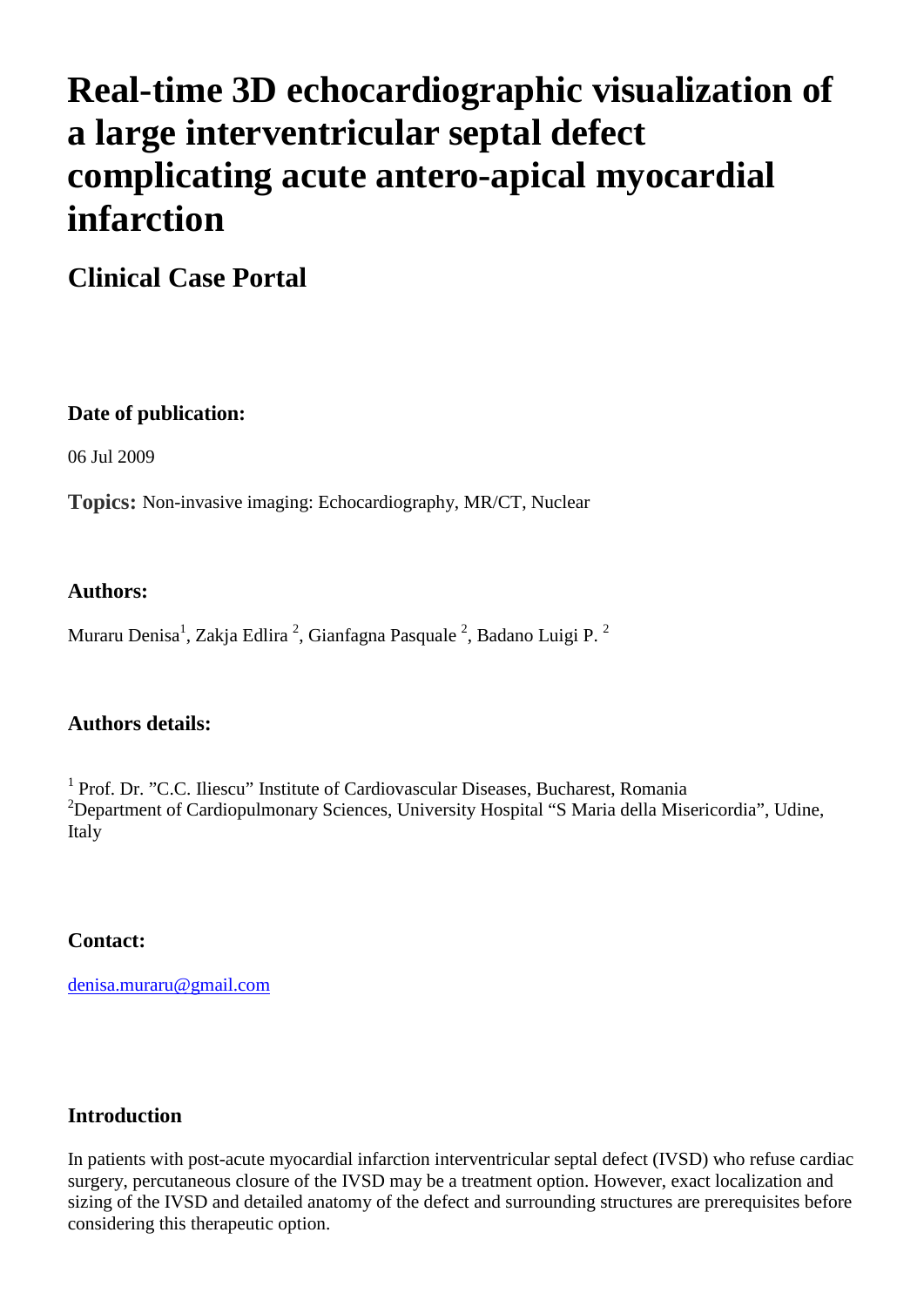# **Case Report**

A 65-year-old caucasian man was admitted for acute myocardial infarction occurred during hemodialysis. Patient history prior to this event was remarkable for long-standing hypertension and diabetes mellitus with both microvascular (retinopathy and nephropathy in chronic hemodialysis for the last two months) and macrovascular complications (peripheral artery disease with prior percutaneous revascularization and subsequent right lower limb amputation).

On admission, he was hemodynamically stable, with no more pain. A diagnosis of acute antero-apical myocardial infarction was made based on ECG signs of anterior ischemic lesion and necrosis and elevated myocardial biomarkers. Clinical examination revealed an intense precordial systolic murmur, whereas a large apical IVSD was detected at standard echocardiography (Figure 1) with a significant bidirectional shunt (Qp/Qs 4.59) (Figure 2). Echocardiography also showed a large thin-walled apical left ventricular (LV) aneurysm, severe pulmonary hypertension with right-heart chamber enlargement and severe right ventricular (RV) systolic dysfunction. He underwent IACP hemodynamic support and Swan-Ganz catheter invasive monitoring. Coronary angiogram was performed, showing a suboccluded proximal left anterior descendent artery.

The patient constantly refused both dialysis session and surgical intervention. In order to attempt a percutaneous closure of IVSD, a real-time three-dimensional echo (RT3DE) study of the defect was performed. RT3DE study allowed a more detailed assessment of the morphology of the defect (Figure 3), allowing multiplane visualization (Figure 4) and "en face" views of the defect both from the left (Figure 5) and the right (Figure 6) side for its exact sizing (Figure 7). Unfortunately, patient's condition rapidly deteriorated and he died 10 days after admission.

### **Discussion**

IVSDs are mechanical complications of myocardial infarction, preceeded by acute transmural infarcted tissue expansion. IVSDs can be visualized by 2D echocardiography, often using nonconventional approaches. Using the RT3DE and 4D full-volume data-set, it is possible to provide an accurate assessment the LV anatomy, global and regional biventricular function, as well as the exact localization and morphological details of IVSD. Using electronic cropping tools, the IVSD may be clearly delineated both in longitudinal section and also as "en face' views for optimal characterization of anatomical details (size and dynamic shape) and precise localization of the defect. 3D echocardiography is a potentially valuable clinical tool to provide accurate imaging with significant impact on treatment options (surgical/catheter-based closure) of complex IVSDs. In addition, overall LV function, the presence of pulmonary hypertension and RV function may serve as prognostic markers in these patients.

### **References**

- 1. Mercer-Rosa L et al. Illustration of the additional value of real-time 3-dimensional echocardiography to conventional transthoracic and transesophageal 2-dimensional echocardiography in imaging muscular ventricular septal defects: does this have any impact on individual patient treatment? [J Am Soc Echocardiogr 2006;19:1511-1519](http://www.ncbi.nlm.nih.gov/pubmed/17138037?log$=activity)
- 2. Chen FL et al. Real time three-dimensional echocardiography in assessing ventricular septal defects: an echocardiographic-surgical correlative study. [Echocardiography 2006; 23\(7\):562-568](http://www.ncbi.nlm.nih.gov/pubmed/16911329?log$=activity)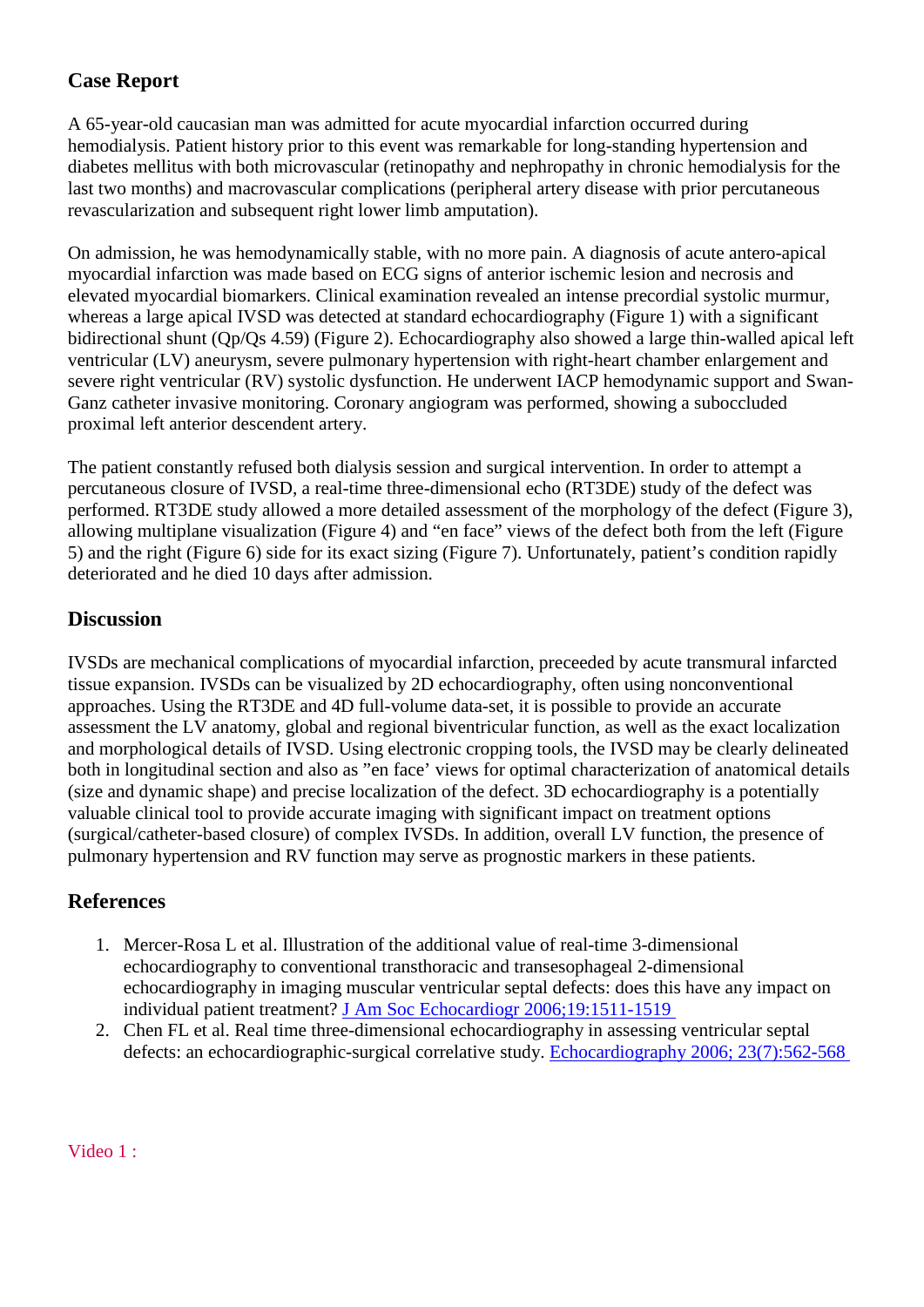#### [Apical 4-chamber view](http://www.youtube.com/watch?v=LD4IHG0GLHA)



Video 2 : [Magnified apical 4-chamber view with color Doppler](http://www.youtube.com/watch?v=7g6NBWo-sZ8)



Fig. 1 : [Interventricular septal defect imaged from a modified subcostal 4-chamber view](http://www.escardio.org/communities/EACVI/CasePortal/EAECasePictures/2cad8031-1111-4777-89db-062f92e48b2e/Figure%203.jpg)



Video 3 : [Multiplane visualization of IVSD from a subcostal approach](http://www.youtube.com/watch?v=hxqpfyMjIFM)



Video 4 : ["En face" view of the IVSD from the left ventricle](http://www.youtube.com/watch?v=NTzdOKWXrNI)



Video 5 : ["En face" view of IVSD from the right ventricle](http://www.youtube.com/watch?v=N9MWFl1rjno)